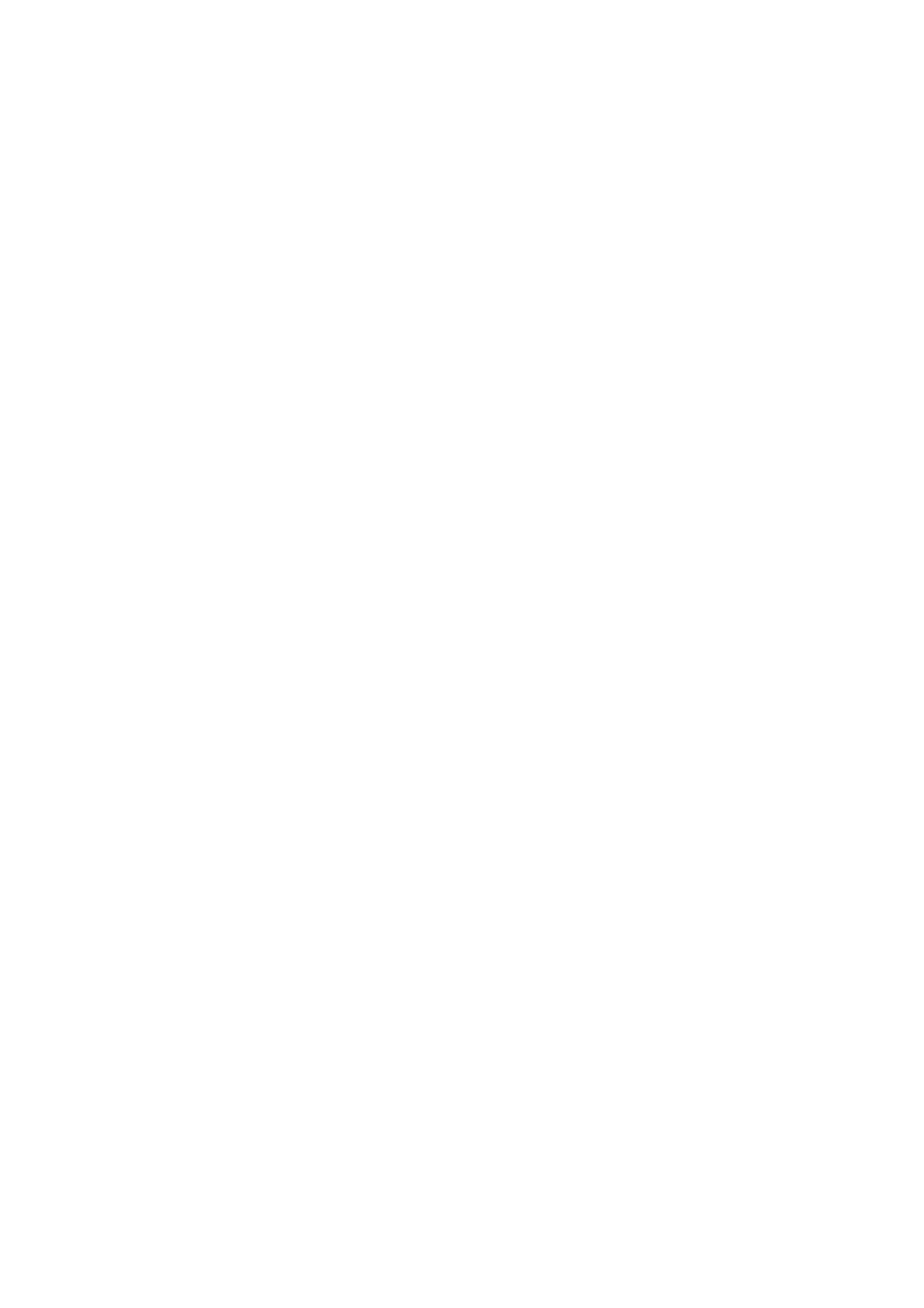## **Table of Contents**

|                   | Pages |
|-------------------|-------|
| 5 Appendix 5.4    |       |
| 5.4 Baseline Data |       |
|                   |       |

#### **Table of Tables**

|                | Table 5-1 LAQM diffusion tube monitoring sites                                              | -ii          |
|----------------|---------------------------------------------------------------------------------------------|--------------|
|                | Table 5-2 Monitored $NO2$ concentrations at all monitoring sites ( $\mu$ g/m <sup>3</sup> ) | $\mathsf{V}$ |
|                | Table 5-3 Monitored $NO_x$ concentrations at designated ecological sites ( $\mu q/m^3$ )    | vi           |
|                | Table 5-4 Predicted background pollutant concentrations for 2016                            | vii          |
|                | Table 5-5 Comparison between Defra modelled background concentration and local              |              |
| monitoring vii |                                                                                             |              |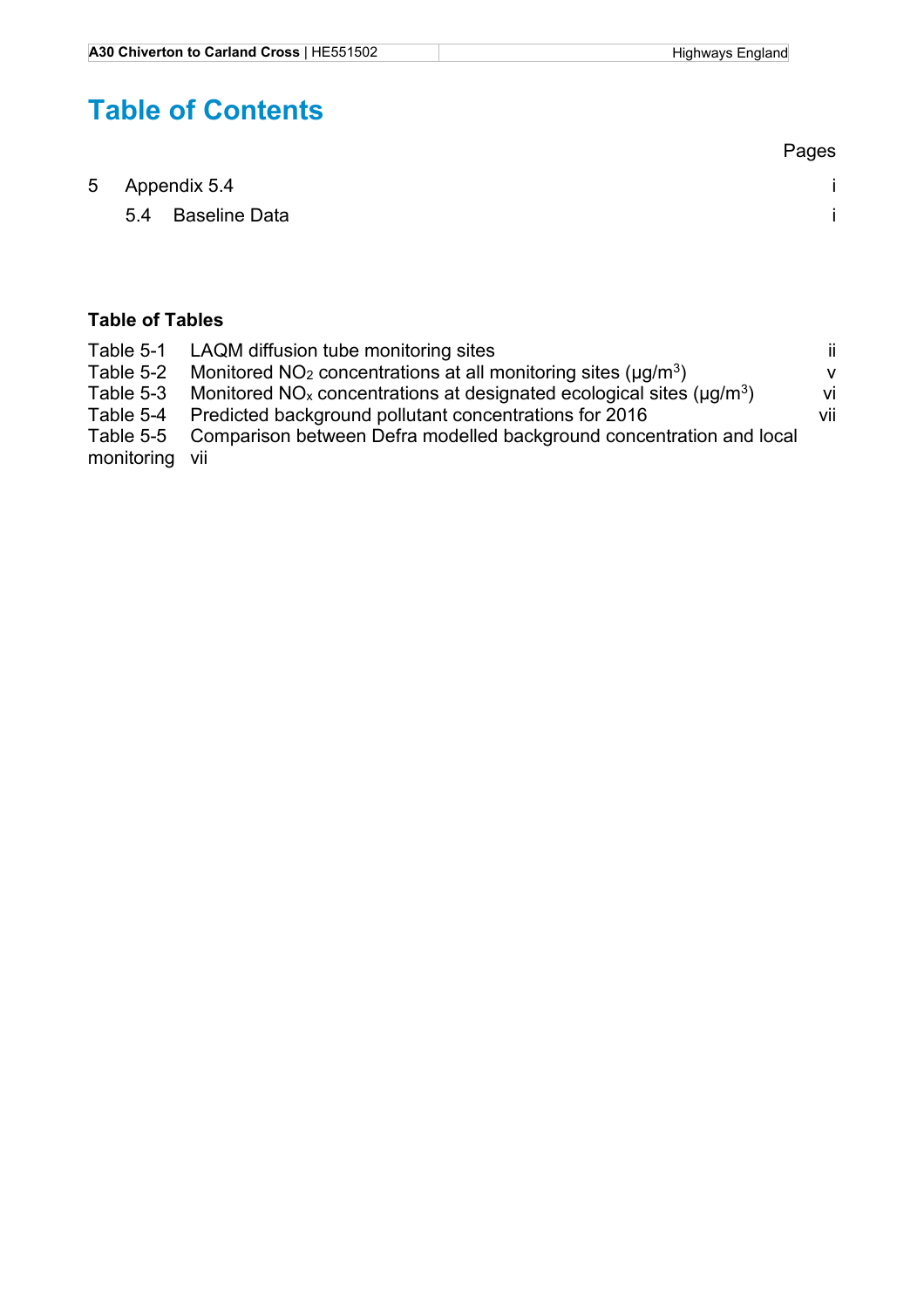### **5 Appendix 5.4**

#### **5.4 Baseline Data**

#### **Local air quality monitoring**

- Measurements of NO2 pollutant concentrations in the local area are undertaken using passive monitoring diffusion tubes at 36 sites in the study area. Results of local monitoring are available from Cornwall Council air quality reports **Invalid**  source specified.. Monitoring of PM<sub>10</sub> is not currently undertaken in the local area.
- A summary of diffusion tube monitoring results for local air quality monitoring sites in the study area is presented in Table 5-1 for annual mean concentrations from 2012 to 2016. Any NO<sub>2</sub> annual mean concentrations exceeding the 40 $\mu$ g/m<sup>3</sup> air quality objective are highlighted in bold. Concentrations of annual mean NO<sup>2</sup> exceeding the objective have been recorded in 2016 in the study area in urban areas of Newquay, Grampound and Truro.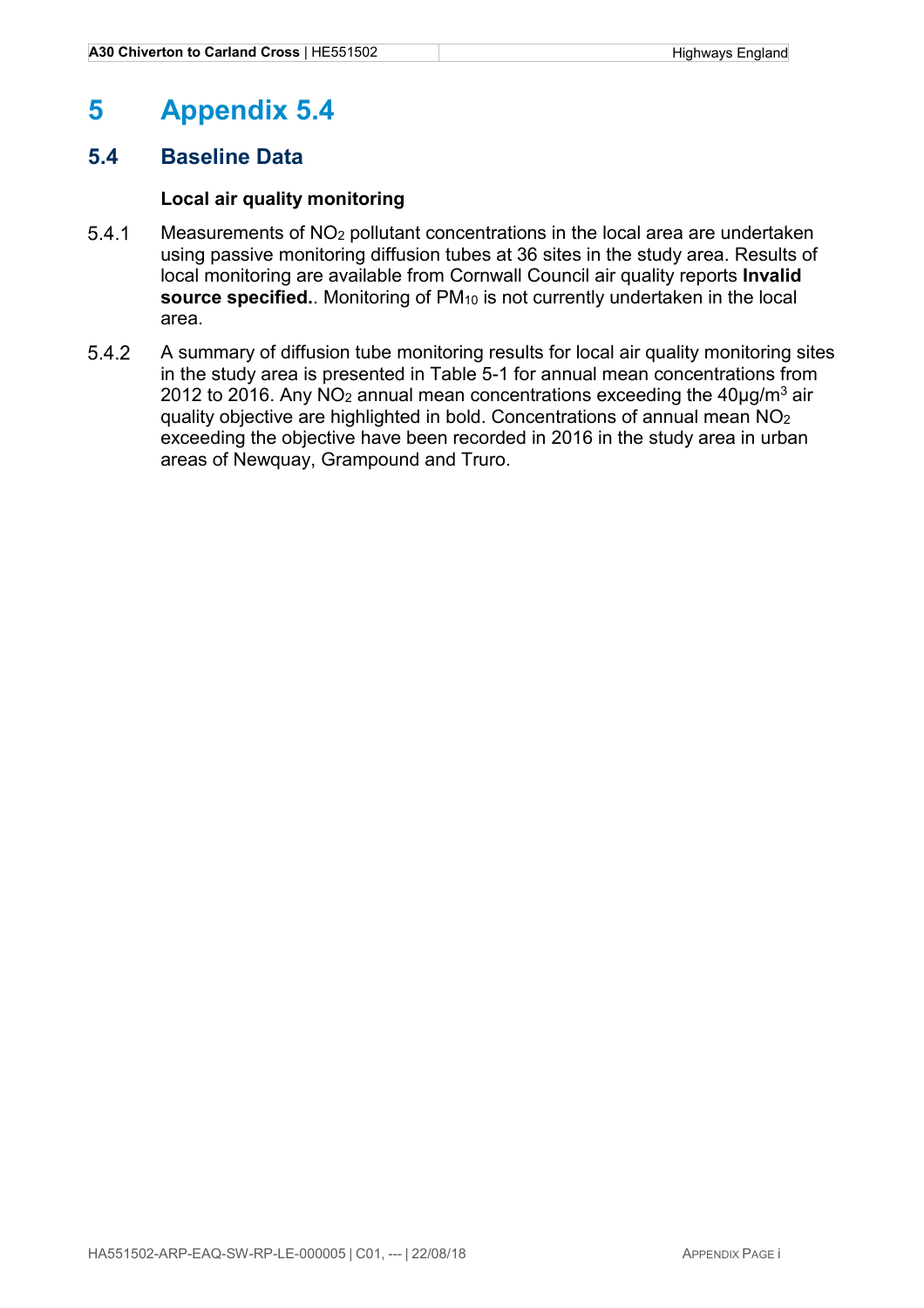#### **Table 5-1 LAQM diffusion tube monitoring sites**

|                  | <b>Location</b> | <b>Site type</b> | <b>Grid reference</b> |       |               |                                                            |                          |                          |                              |      |
|------------------|-----------------|------------------|-----------------------|-------|---------------|------------------------------------------------------------|--------------------------|--------------------------|------------------------------|------|
| <b>Site ID</b>   |                 |                  | X                     | Y     | In AQMA (Y/N) | $NO2$ annual mean concentration ( $\mu$ g/m <sup>3</sup> ) |                          |                          |                              |      |
|                  |                 |                  |                       |       |               | 2012                                                       | 2013                     | 2014                     | 2015                         | 2016 |
| CHW1             | Chacewater      | Urban traffic    | 174975                | 44393 | N             | $\blacksquare$                                             |                          |                          | $\overline{\phantom{a}}$     | 22.4 |
| CHW <sub>2</sub> | Chacewater      | Urban traffic    | 175063                | 44417 | N             |                                                            | $\sim$                   |                          | $\overline{\phantom{0}}$     | 33.1 |
| CHW <sub>3</sub> | Chacewater      | Urban traffic    | 175084                | 44430 | N             |                                                            | $\overline{\phantom{0}}$ |                          | $\overline{a}$               | 26.9 |
| CHW4             | Chacewater      | Urban traffic    | 175111                | 44438 | N             | $\blacksquare$                                             | $\overline{\phantom{a}}$ | $\overline{\phantom{0}}$ | $\overline{\phantom{a}}$     | 31.5 |
| CHW <sub>5</sub> | Chacewater      | Urban traffic    | 175162                | 44452 | N             |                                                            | $\blacksquare$           |                          |                              | 20.9 |
| GRA3             | Grampound       | Urban traffic    | 193644                | 48273 | Y             | $\overline{\phantom{a}}$                                   | $\overline{\phantom{0}}$ | 54.4                     | 51.8                         | 57.2 |
| GRA4             | Grampound       | Urban traffic    | 193695                | 48251 | Y             |                                                            | $\overline{\phantom{a}}$ | 46.1                     | 41.8                         | 42.9 |
| GRA5             | Grampound       | Urban traffic    | 193580                | 48289 | Y             | $\blacksquare$                                             | $\blacksquare$           | 32.5                     | 27.1                         | 30.6 |
| GRA7             | Grampound       | Urban traffic    | 193418                | 48368 | Y             | $\overline{\phantom{a}}$                                   | $\blacksquare$           |                          | $\blacksquare$               | 17.0 |
| GRA8             | Grampound       | Urban traffic    | 193535                | 48330 | Y             | $\overline{\phantom{a}}$                                   | $\blacksquare$           |                          | $\qquad \qquad \blacksquare$ | 29.2 |
| NQY8             | Newquay         | Urban traffic    | 182926                | 60244 | Y             | $\blacksquare$                                             | 36.3                     | 34.7                     | 33.1                         | 40.8 |
| NQY9             | Newquay         | Urban traffic    | 184957                | 60291 | Y             |                                                            | 33.0                     | 35.6                     | 33.0                         | 35.4 |
| TRU1             | Threemilestone  | Urban traffic    | 178142                | 45149 | Y             | 31.7                                                       | 29.5                     | 32.5                     | 28.1                         | 31.0 |
| TRU <sub>2</sub> | Threemilestone  | Urban traffic    | 178103                | 45040 | Y             | 31.7                                                       | 29.5                     | 32.5                     | 29.4                         | 18.5 |
| TRU3             | Threemilestone  | Urban traffic    | 178360                | 45039 | Y             |                                                            | $\overline{\phantom{a}}$ |                          |                              | 15.7 |
| TRU4             | Truro           | Urban traffic    | 179438                | 45079 | Y             | 30.6                                                       | 31.4                     | 33.1                     | 27.9                         | 29.2 |
| TRU <sub>6</sub> | Truro           | Urban traffic    | 179515                | 45078 | Y             | 43.5                                                       | 45.6                     | 52.7                     | 47.6                         | 49.4 |
| TRU8             | Truro           | Urban traffic    | 179536                | 45072 | Y             | 38.5                                                       | 39.3                     | 42.4                     | 38.8                         | 43.0 |
| <b>TRU12</b>     | Truro           | Urban background | 179848                | 44424 | Y             | 6.7                                                        | 6.7                      | 6.1                      | 5.4                          | 6.0  |
| <b>TRU13</b>     | Truro           | Urban traffic    | 180576                | 44822 | Y             | 69.4                                                       | 73.8                     | 80.2                     | 81.8                         | 92.2 |
| <b>TRU14</b>     | Truro           | Urban traffic    | 180772                | 44736 | Y             |                                                            | 19.4                     | 17.5                     | 17.2                         | 19.2 |
| <b>TRU15</b>     | Truro           | Urban traffic    | 180716                | 44754 | Y             |                                                            | 20.6                     | 17.4                     | 17.2                         | 18.5 |
| <b>TRU16</b>     | Truro           | Urban traffic    | 182235                | 45229 | Y             |                                                            | 51.5                     | 50.1                     | 42.9                         | 46.7 |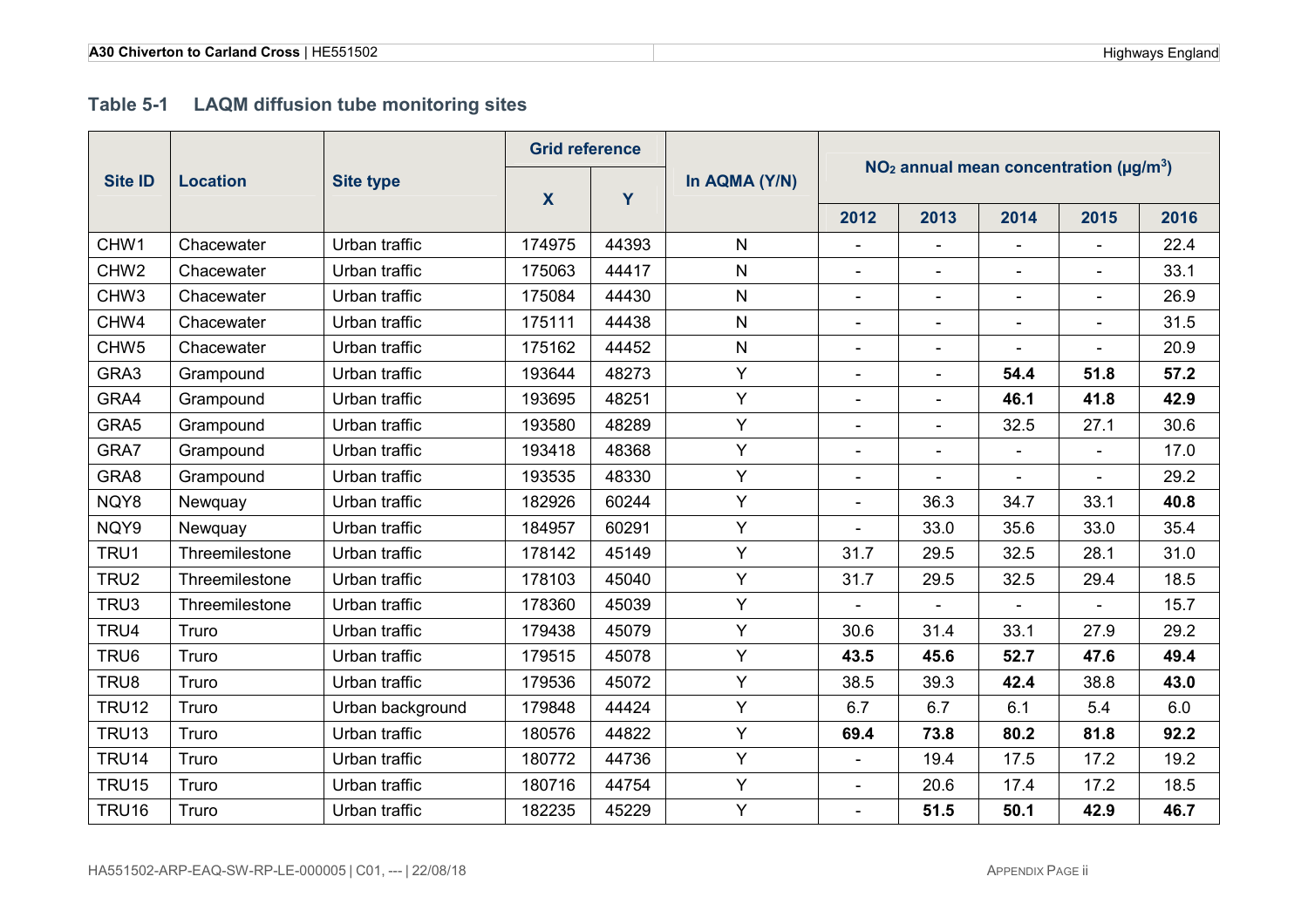|                | Location | <b>Site type</b> | <b>Grid reference</b> |       |               |                                                            |                          |                          |                          |      |
|----------------|----------|------------------|-----------------------|-------|---------------|------------------------------------------------------------|--------------------------|--------------------------|--------------------------|------|
| <b>Site ID</b> |          |                  | X                     | Y     | In AQMA (Y/N) | $NO2$ annual mean concentration ( $\mu$ g/m <sup>3</sup> ) |                          |                          |                          |      |
|                |          |                  |                       |       |               | 2012                                                       | 2013                     | 2014                     | 2015                     | 2016 |
| TRU18          | Truro    | Urban traffic    | 183054                | 44876 | Υ             | 30.6                                                       | 32.2                     | 31.2                     | 33.7                     | 38.0 |
| <b>TRU20</b>   | Truro    | Urban traffic    | 183071                | 44892 | Υ             | 37.7                                                       | 39.0                     | 38.5                     | 36.4                     | 35.4 |
| TRU26          | Truro    | Urban traffic    | 180592                | 44858 | Υ             | 13.5                                                       | 13.0                     | 12.9                     | 11.2                     | 12.5 |
| TRU27          | Truro    | Urban traffic    | 180641                | 44799 | Y             | 67.7                                                       | 80.1                     | 82.9                     | 85.4                     | 84.2 |
| TRU28          | Truro    | Urban traffic    | 180700                | 44777 | v             | 87.0                                                       | 96.0                     | 95.3                     | 92.9                     | 94.9 |
| TRU29          | Truro    | Urban traffic    | 180851                | 44722 | Υ             | 27.5                                                       | 29.0                     | 28.4                     | 25.9                     | 30.1 |
| <b>TRU30</b>   | Truro    | Urban traffic    | 180673                | 44800 | Y             | 41.9                                                       | 41.1                     | 40.3                     | 35.9                     | 37.0 |
| <b>TRU31</b>   | Truro    | Urban traffic    | 180782                | 44762 | Y             | 33.7                                                       | 31.4                     | 34.7                     | 32.6                     | 33.1 |
| TRU43          | Truro    | Urban traffic    | 182861                | 44929 | Y             | $\overline{\phantom{a}}$                                   | $\overline{\phantom{a}}$ | 25.1                     | 22.3                     | 23.3 |
| TRU44          | Truro    | Urban traffic    | 183638                | 45882 | Υ             | $\overline{\phantom{a}}$                                   | $\overline{\phantom{a}}$ | 25.7                     | 21.9                     | 24.1 |
| TRU45          | Truro    | Urban traffic    | 180890                | 44732 | Y             | $\overline{\phantom{a}}$                                   | $\overline{\phantom{a}}$ | 19.3                     | 17.8                     | 18.6 |
| TRU46          | Truro    | Urban traffic    | 180938                | 44717 | Y             | $\overline{\phantom{a}}$                                   | $\overline{\phantom{a}}$ | 16.4                     | 15.1                     | 16.3 |
| TRU47          | Truro    | Urban traffic    | 182590                | 44409 | Y             | $\overline{\phantom{a}}$                                   | $\overline{\phantom{a}}$ | $\overline{\phantom{a}}$ | $\overline{\phantom{a}}$ | 13.1 |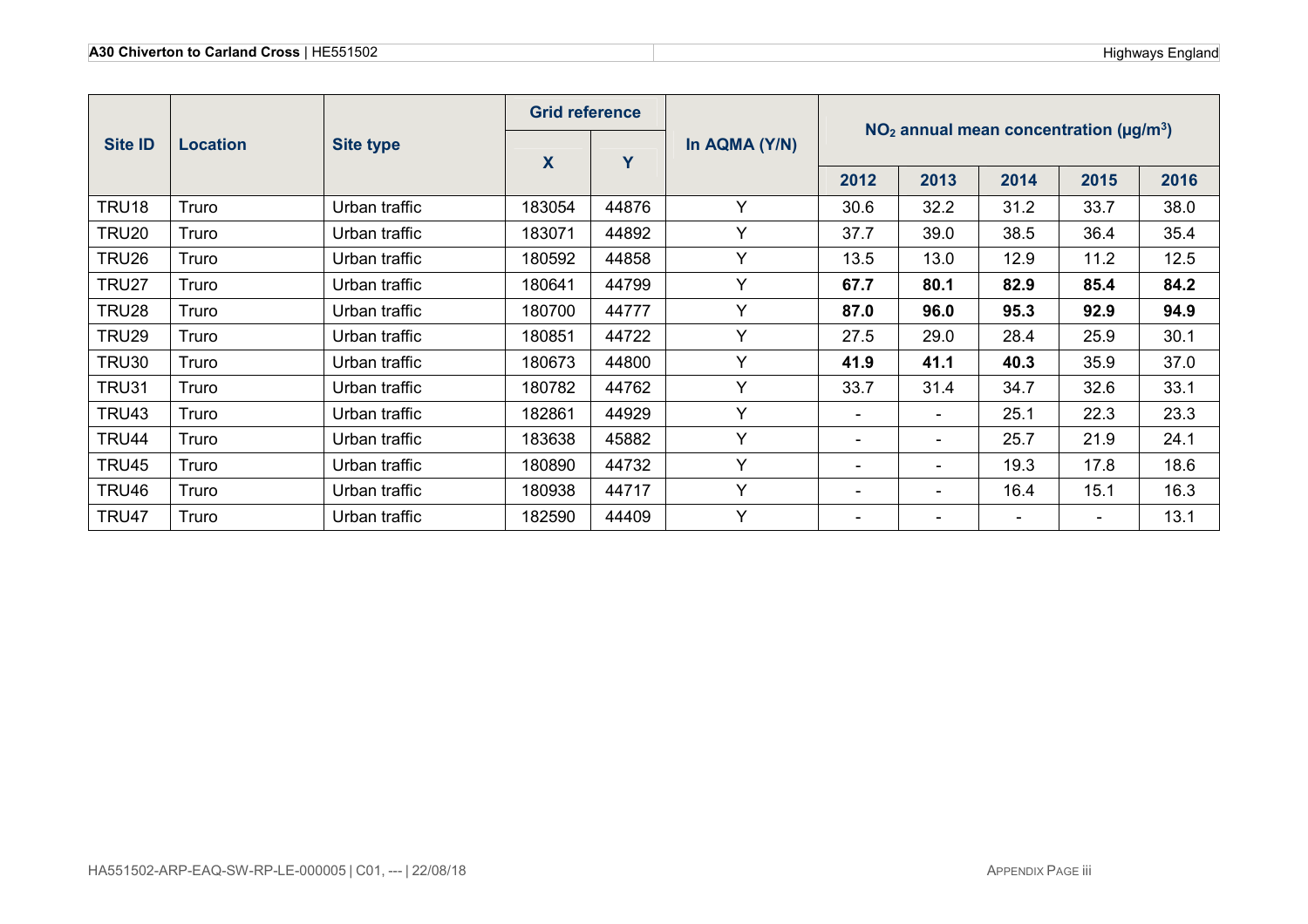#### **Scheme-specific monitoring**

- 5.4.3 Highways England carried out monitoring of  $NO<sub>2</sub>$  and  $NO<sub>x</sub>$  using diffusion tubes at 16 monitoring sites. Nine of the sites were located where humans may be exposed to a change in emissions. The other seven sites were at locations of sensitive ecology.
- The monitoring at sensitive human sites was undertaken for a period of 10 months (August 2016 – May 2017) adjacent to the existing A30 and the scheme. Monitoring was undertaken at the sensitive ecology sites for a period of six months (November 2016 – May 2017). The raw  $NO<sub>2</sub>$  concentrations measured for each period are shown in Table 5-5. The raw NOx concentrations measured for each period at the survey locations representative of designated sites are shown in Table 5-3.
- Where data capture is less than 75% at any location (i.e. 9 months), monitored results have been annualised, to determine a representative annual mean concentration for comparison with the annual mean NO2 objective. This has been undertaken following the methodology set out in LAQM.TG16.
- It is necessary to bias adjust diffusion tube results as these are not a reference method and therefore generally have lower accuracy. Calculated annual mean NO2 concentrations have been bias-adjusted using the national spreadsheet method as no automatic monitors were available in the proximity of the survey with which to co-locate diffusion tubes. A bias-adjustment factor of 0.92 has been applied to the annualised NO2 concentrations. No adjustment factor has been applied to monitored NOx concentrations.
- 5.4.7 The monitored concentrations at all monitoring sites are below the air quality objectives with a maximum of  $37.5 \mu g/m<sup>3</sup>$  being recorded at the junction of the A30 and the B3824.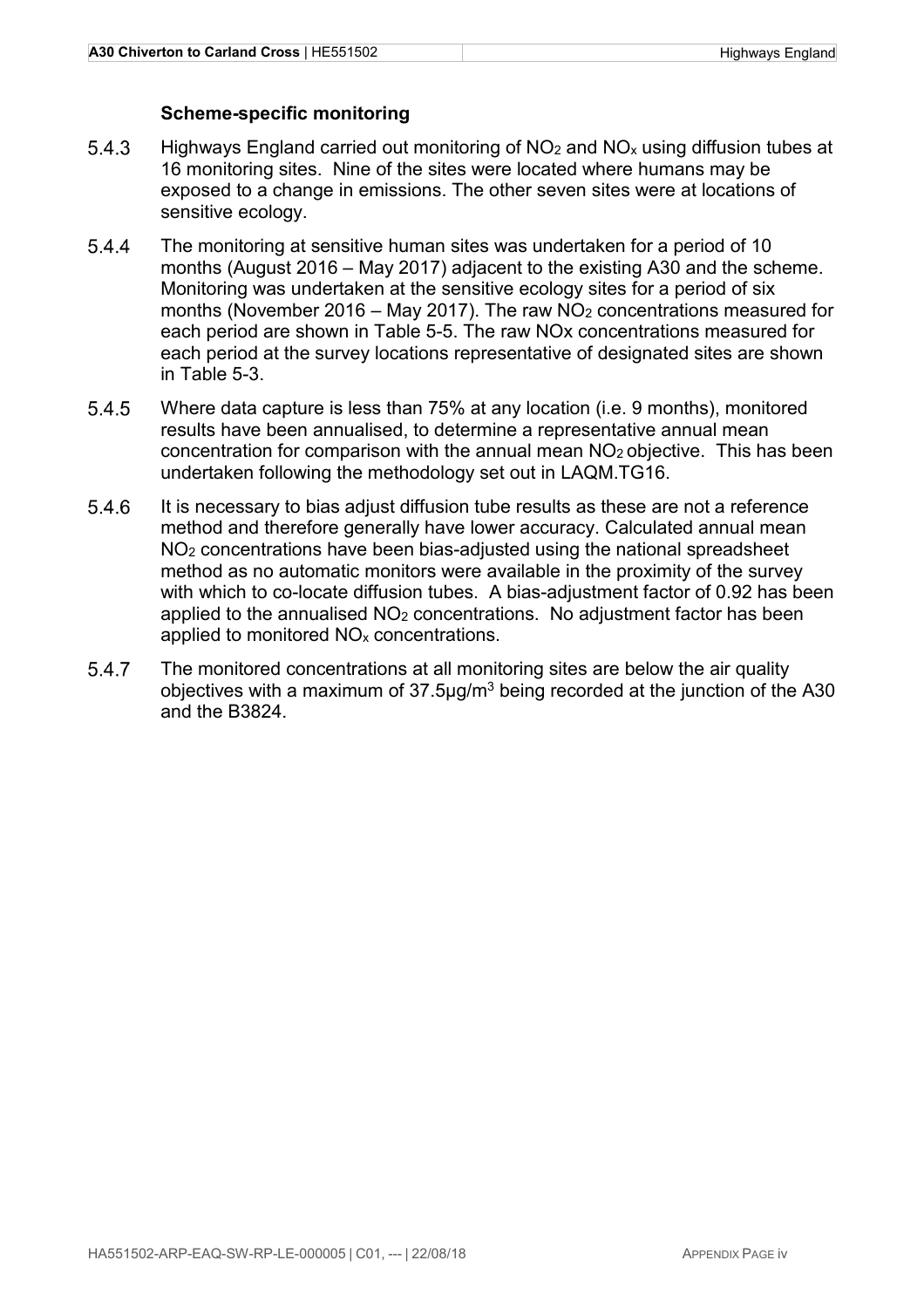#### **Table 5-2 Monitored NO2 concentrations at all monitoring sites (µg/m<sup>3</sup>)**

| <b>Site ID</b>   | <b>Site name</b>          | <b>Site Type</b> | $\mathbf{X}$ | Y     | Data capture | <b>Period average</b> | <b>Annual average</b> |
|------------------|---------------------------|------------------|--------------|-------|--------------|-----------------------|-----------------------|
|                  | <b>Chiverton Cross</b>    | Roadside         | 174757       | 47096 | 58%          | 21.9                  | 20.7                  |
| $\boldsymbol{2}$ | Four Burrows (Rosconick)  | Roadside         | 175246       | 47512 | 50%          | 17.8                  | 16.5                  |
| 3                | (B3824)                   | Roadside         | 177419       | 48702 | 58%          | 33.2                  | 31.3                  |
| $\overline{4}$   | Tresawsen                 | Roadside         | 178875       | 49455 | 50%          | 20.7                  | 20.3                  |
| $\overline{5}$   | Marazanvose               | Roadside         | 179850       | 50252 | 50%          | 28.1                  | 27.6                  |
| $6\phantom{1}$   | Zelah 1                   | Roadside         | 181074       | 51751 | 58%          | 33.8                  | 31.8                  |
|                  | Zelah 2                   | Roadside         | 181545       | 52349 | 58%          | 13.3                  | 12.5                  |
| 8                | (B3824)                   | Roadside         | 177676       | 48763 | 50%          | 38.1                  | 37.5                  |
| 9                | Carland Cross (services)  | Roadside         | 184796       | 54008 | 58%          | 20.4                  | 19.2                  |
| 10               | Newlyn Downs SSSI 1.1     | Rural            | 182808       | 53522 | 50%          | 6.9                   | 5.6                   |
| 11               | Newlyn Downs SSSI 1.2     | Rural            | 182903       | 53612 | 50%          | 7.3                   | 6.0                   |
| 12               | Newlyn Downs SSSI 1.3     | Rural            | 182972       | 53686 | 50%          | 7.7                   | 6.3                   |
| 13               | Newlyn Downs SSSI 1.4     | Rural            | 183041       | 53749 | 42%          | 7.7                   | 6.8                   |
| 14               | Carrick Heaths (west) 2.1 | Rural            | 178755       | 49891 | 50%          | 6.4                   | 5.3                   |
| 15               | Carrick Heaths (west) 2.2 | Rural            | 178755       | 49970 | 33%          | 7.5                   | 5.3                   |
| 16               | Carrick Heaths (west) 2.3 | Rural            | 178743       | 50052 | 25%          | 5.7                   | 4.2                   |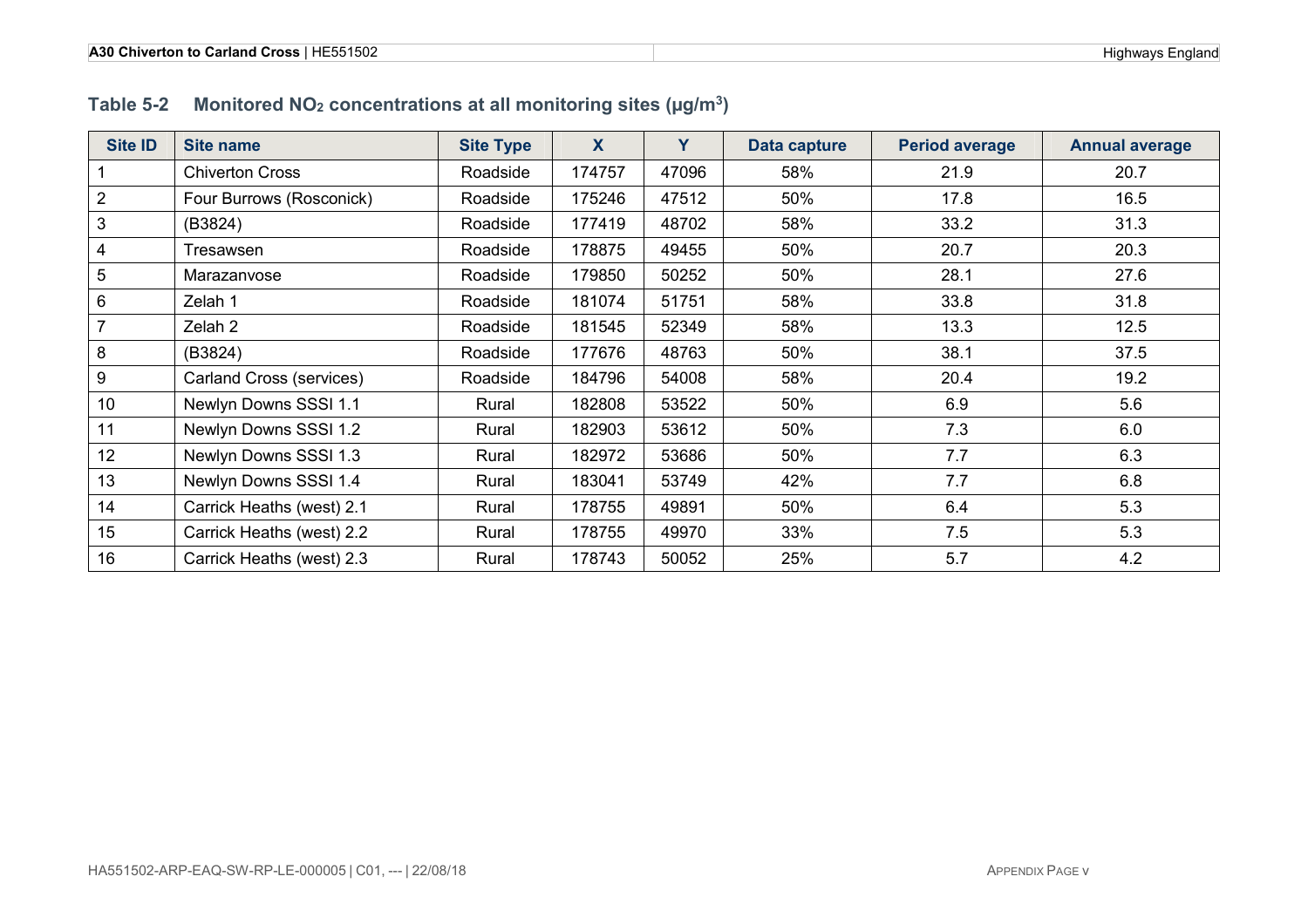#### **Table 5-3 Monitored NOx concentrations at designated ecological sites (µg/m<sup>3</sup>)**

| <b>Site ID</b> | Site name                 | $\boldsymbol{\Lambda}$ |       | Data capture | <b>Period average</b> | <b>Annual average</b> |
|----------------|---------------------------|------------------------|-------|--------------|-----------------------|-----------------------|
| 10             | Newlyn Downs SSSI 1.1     | 182808                 | 53522 | 50%          | 10.1                  | 9.0                   |
| 11             | Newlyn Downs SSSI 1.2     | 182903                 | 53612 | 42%          | 11.0                  | 9.7                   |
| 12             | Newlyn Downs SSSI 1.3     | 182972                 | 53686 | 50%          | 12.5                  | 11.0                  |
| 13             | Newlyn Downs SSSI 1.4     | 183041                 | 53749 | 42%          | 10.7                  | 10.3                  |
| 14             | Carrick Heaths (west) 2.1 | 178755                 | 49891 | 50%          | 10.7                  | 9.4                   |
| 15             | Carrick Heaths (west) 2.2 | 178755                 | 49970 | 33%          | 7.8                   | 5.9                   |
| 16             | Carrick Heaths (west) 2.3 | 178743                 | 50052 | 33%          | 9.0                   |                       |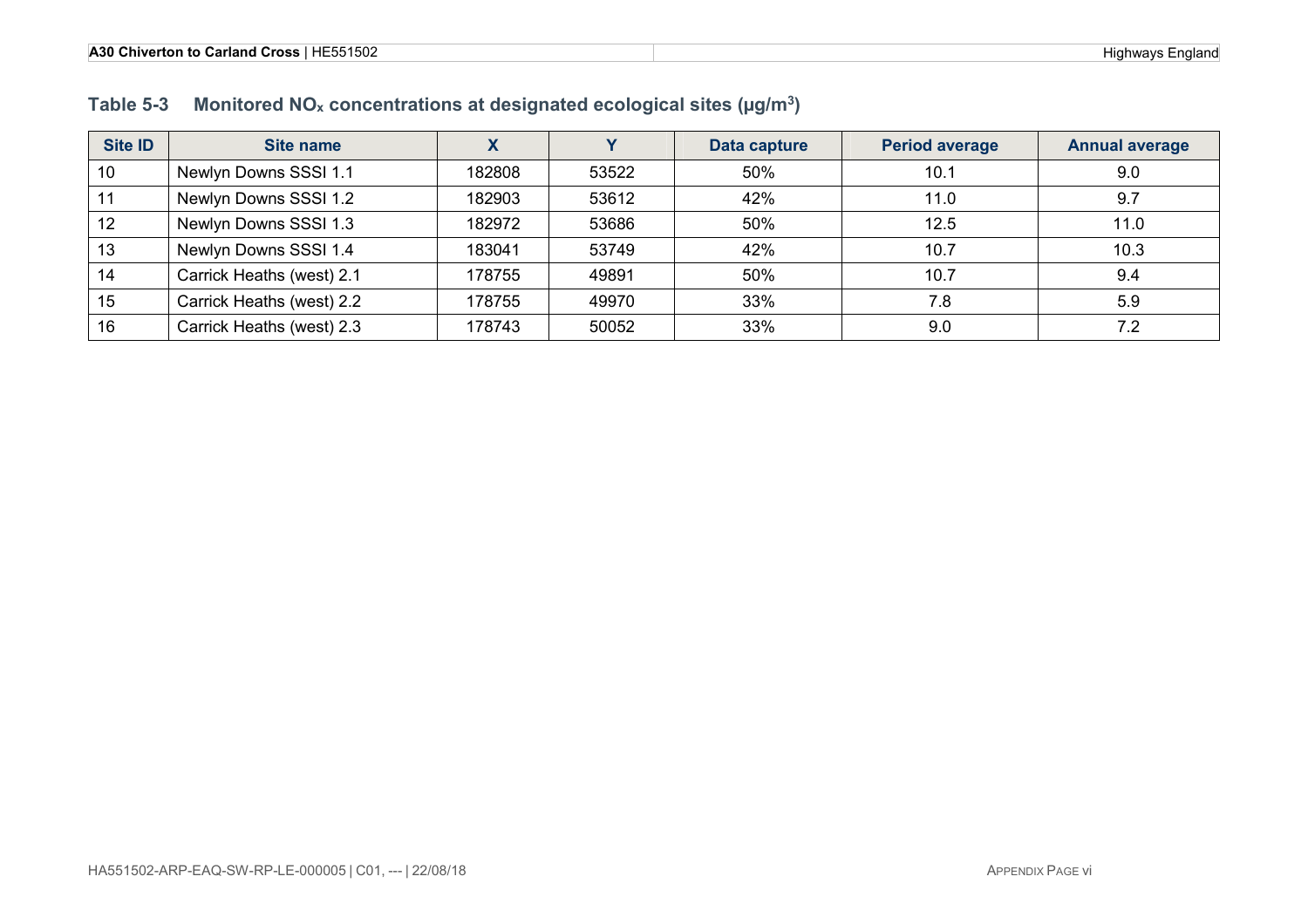#### **Background pollution concentrations**

- Background concentrations refer to the existing levels of pollution in the atmosphere, produced by a variety of sources, such as roads and industrial processes. Defra has produced estimated background air pollution data for each 1kmx1km OS grid square for each local authority area in the UK. Background maps are available for 2015 and projected through to 2030.
- 5.4.9 Estimated background air pollution data for 2016 for  $NO<sub>2</sub>$  and PM<sub>10</sub> for the local authorities close to the scheme are presented in Table 5-4. The table shows the maximum, minimum and average concentrations for the grid squares in CC.
- As the table shows, none of the background concentrations are above the relevant annual AQS objective concentration for  $NO<sub>2</sub>$  or  $PM<sub>10</sub>$  (40 $\mu$ g/m<sup>3</sup>).

#### **Table 5-4 Predicted background pollutant concentrations for 2016**

| <b>Local Authority</b>  |            | <b>Annual mean NO<sub>2</sub></b><br>concentration ( $\mu$ g/m <sup>3</sup> ) |                | <b>Annual mean PM10</b><br>concentration ( $\mu$ g/m <sup>3</sup> ) |     |                |
|-------------------------|------------|-------------------------------------------------------------------------------|----------------|---------------------------------------------------------------------|-----|----------------|
|                         | <b>Max</b> | <b>Min</b>                                                                    | <b>Average</b> | <b>Max</b>                                                          | Min | <b>Average</b> |
| <b>Cornwall Council</b> | 17.4       | 24                                                                            | 4.3            | 21.6                                                                | 9.0 | 12.3           |

- 5.4.11 There is limited background monitoring undertaken by CC. A comparison between one Defra modelled background concentration in Truro and the monitored background result in Truro has been provided in Table 5-5. The Defra modelled concentration is 15% higher than the observed concentration for the same year (2016).
- Due to the limited existing background monitoring data available this assessment has used concentrations from the Defra maps to provide background concentrations for this assessment.

#### **Table 5-5 Comparison between Defra modelled background concentration and local monitoring**

| <b>Site ID</b>    | <b>Grid reference</b> |       | <b>Monitored NO<sub>2</sub></b> | <b>Background NO<sub>2</sub></b> | <b>Difference</b>      | $\frac{0}{2}$ |
|-------------------|-----------------------|-------|---------------------------------|----------------------------------|------------------------|---------------|
|                   |                       |       | 2016 ( $\mu$ g/m <sup>3</sup> ) | 2016 ( $\mu$ g/m <sup>3</sup> )  | $\mu$ g/m <sup>3</sup> | change        |
| TRU <sub>12</sub> | 79500                 | 44500 | 6.0                             | 6.9                              | 0.9                    | 15.0          |